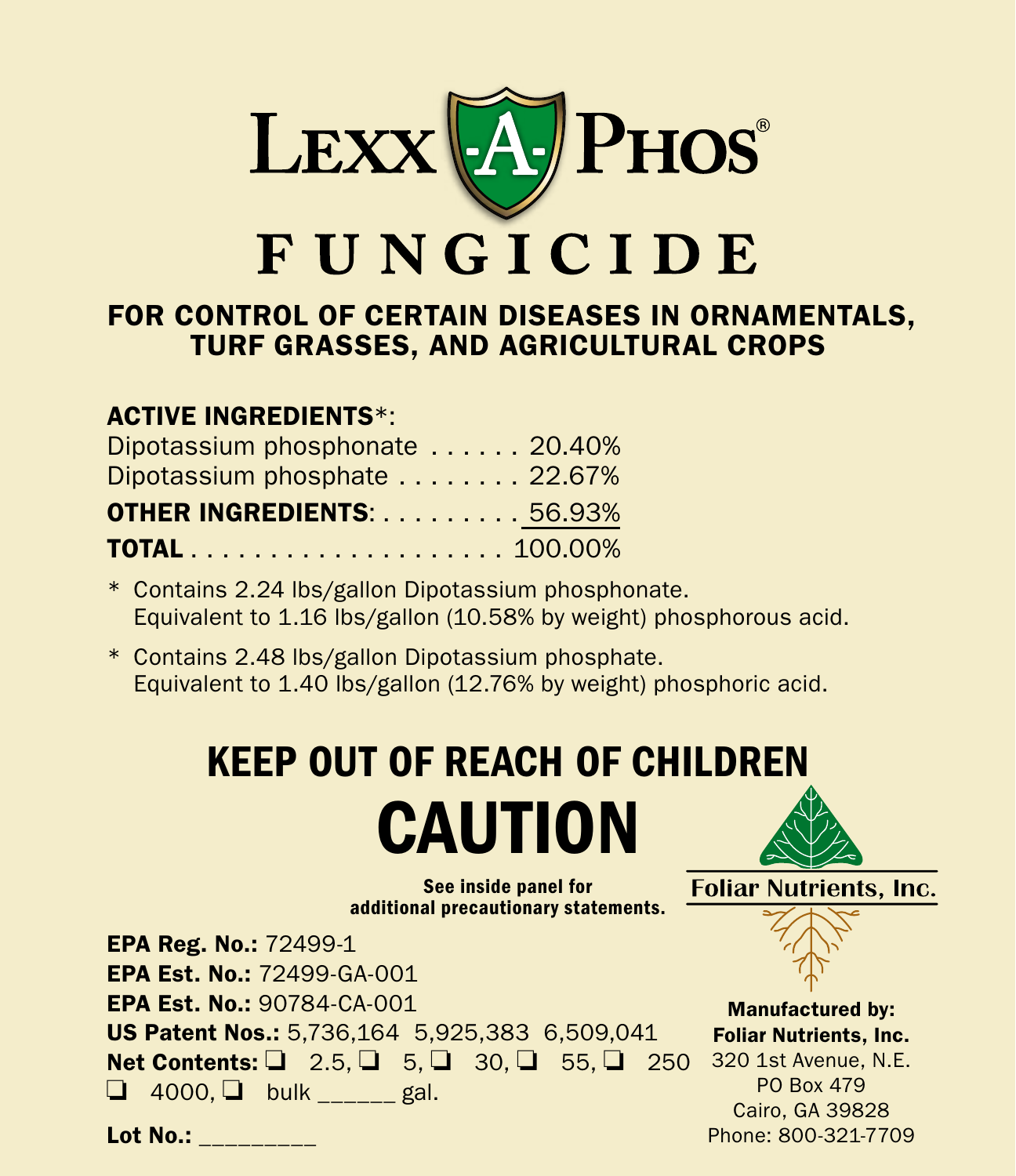| <b>FIRST AID</b>                                                                                                                                                                                                                                                       |  |  |  |
|------------------------------------------------------------------------------------------------------------------------------------------------------------------------------------------------------------------------------------------------------------------------|--|--|--|
| $\cdot$ Hold eye open and rinse slowly and gently with water for 15 – 20<br>minutes.<br>. Remove contact lenses, if present, after the first 5 minutes, then<br>If in eyes:<br>continue rinsing eye.<br>. Call a poison control center or doctor for treatment advice. |  |  |  |
| . Take off contaminated clothing.<br>$\cdot$ Rinse skin immediately with plenty of water for 15 – 20 minutes.<br>If on skin or clothing:<br>. Call a poison control center or doctor for treatment advice.                                                             |  |  |  |
| $\cdot$ Move person to fresh air.<br>· If person is not breathing, call 911 or an ambulance, then give<br>If inhaled:<br>artificial respiration, preferably mouth-to-mouth, if possible.<br>. Call a poison control center or doctor for treatment advice.             |  |  |  |
| HOT LINE NUMBER - CHEMTEL (800) 255-3924 - 24 hours                                                                                                                                                                                                                    |  |  |  |
| Have the product container or label with you when calling a poison control center or doctor.                                                                                                                                                                           |  |  |  |
| or going for treatment.                                                                                                                                                                                                                                                |  |  |  |

# PRECAUTIONARY STATEMENTS

#### HAZARDS TO HUMANS & DOMESTIC ANIMALS

CAUTION. Harmful if inhaled or absorbed through skin. Causes moderate eye irritation. Avoid contact with eyes, skin or clothing. Avoid breathing spray mist. Wash thoroughly with soap and water after handling.

## PERSONAL PROTECTIVE EOUIPMENT (PPE)

Applicators and other handlers must wear long-sleeved shirt, long pants, waterproof gloves and shoes plus socks. Follow manufacturer's instructions for cleaning and maintaining PPE. If no such instructions for washables exist, use detergent and hot water. Keep and wash PPE separately from other laundry.

#### USER SAFETY RECOMMENDATIONS

Users should wash hands before eating, drinking, chewing gum, using tobacco or using the toilet. Remove PPE immediately after handling this product. As soon as possible, wash thoroughly and change into clean clothing.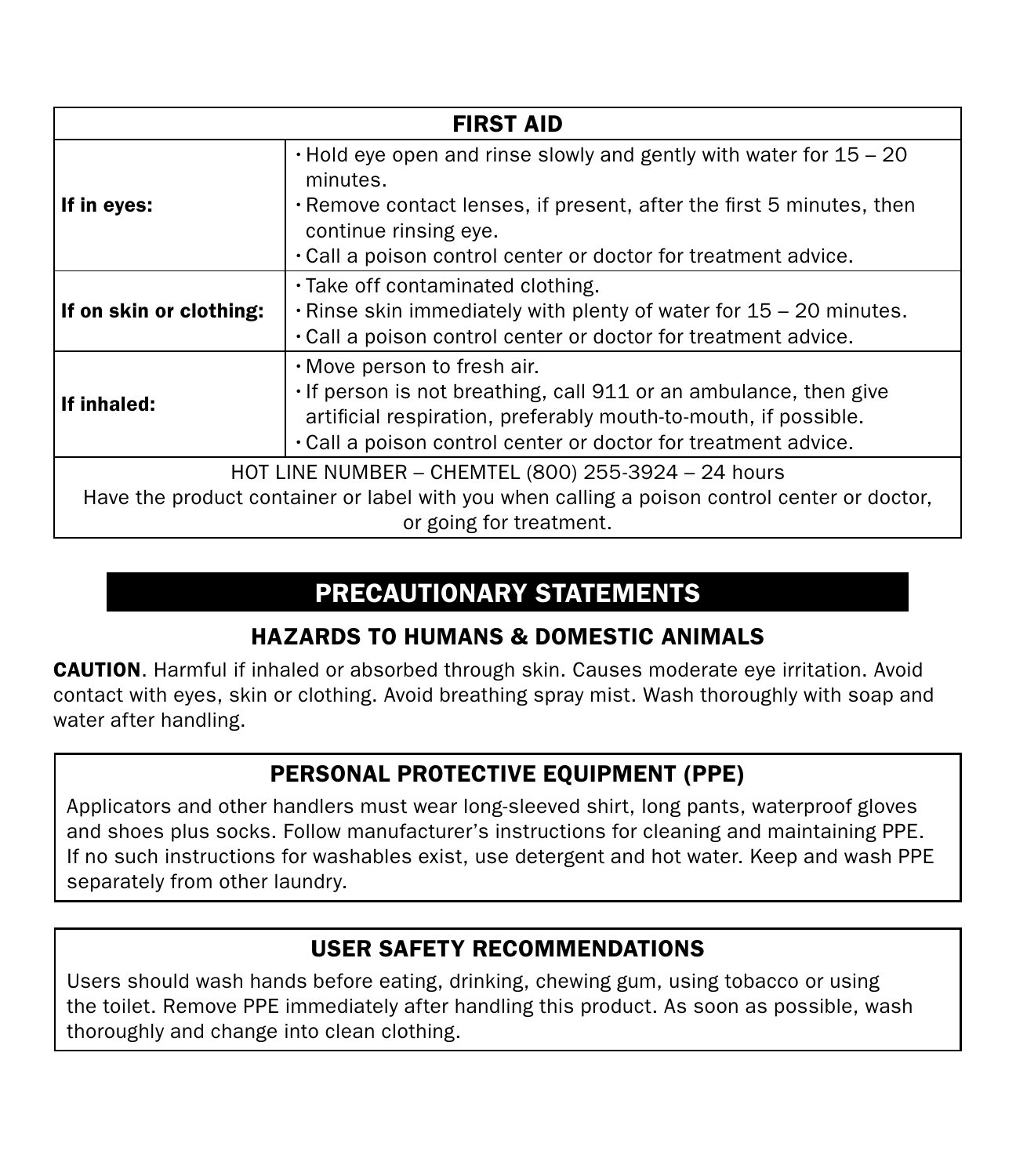#### ENVIRONMENTAL HAZARDS

This pesticide is toxic to birds, fish, aquatic invertebrates and honey bees. Do not apply directly to water, or to areas where surface water is present, or to intertidal areas below the mean highwater mark. Do not apply where runoff is likely to occur. Do not apply where weather conditions favor drift from treated areas. Do not contaminate water when cleaning equipment or disposing of equipment washwaters or rinsate. [For containers of 5 gallons and larger] Do not discharge effluent containing this product into lakes, streams, ponds, estuaries, oceans, or other waters unless in accordance with the requirements of a National Pollutant Discharge Elimination System (NPDES) permit and the permitting authority has been notified in writing prior to discharge. Do not discharge effluent containing this product to sewer systems without previously notifying the local sewage treatment plant authority. For guidance contact your State Water Board or Regional Office of the EPA.

# DIRECTIONS FOR USE

It is a violation of Federal law to use this product in a manner inconsistent with its labeling. Do not apply this product in a way that will contact workers or other persons either directly or through drift. Only protected handlers may be in the area during application. For any requirements specific to your State or Tribe, consult the State or Tribal agency responsible for pesticide regulation. Do not apply through any type of irrigation system. Not registered for use in California.

#### AGRICULTURAL USE REQUIREMENTS

Use this product only in accordance with its labeling and with the Worker Protection Standard 40 CFR Part 170. This standard contains requirements for the protection of agricultural workers on farms, forests, nurseries and greenhouses and handlers of agricultural pesticides. It contains requirements for training, decontamination, notification and emergency assistance. It also contains specific instructions and exceptions pertaining to the statements on this label about personal protective equipment (PPE) and restricted entry interval. The requirements in this box only apply to uses of this product that are covered by the Worker Protection Standard.

Do not enter or allow entry into treated areas during the restricted-entry interval (REI) of 12 hours.

PPE required for early entry to treated areas that is permitted under the Worker Protection Standard and that involves contact with anything that has been treated, such as plants, soil or water, wear: coveralls, shoes plus socks and waterproof gloves.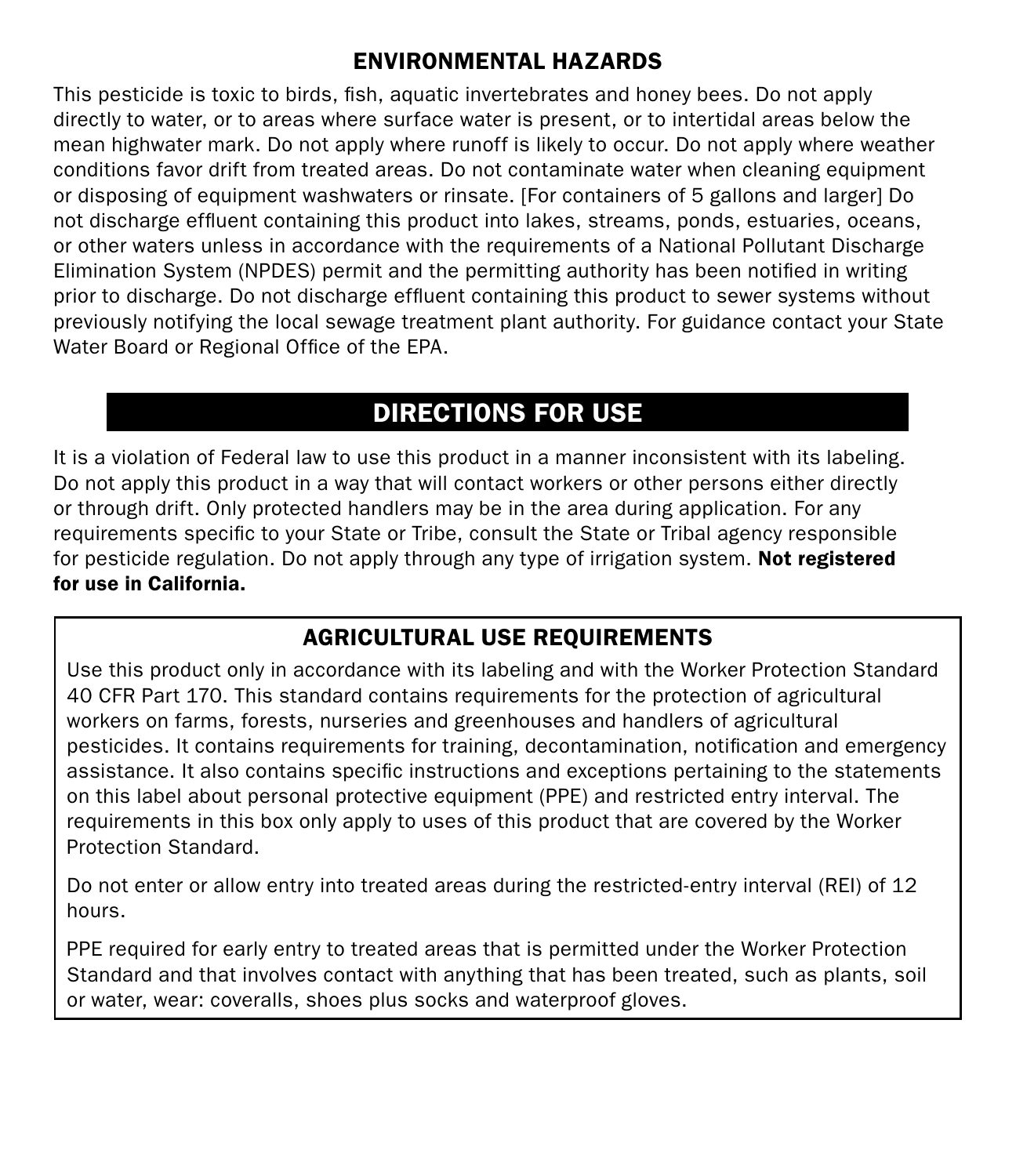## Non-Agricultural Use Requirements

The requirements in this box apply to uses of this product that are not within the scope of the Worker Protection Standard for agricultural pesticides (40 CFR Part 170). The WPS applies when this product is used to produce agricultural plants on farms, forests, nurseries or greenhouses.

Keep unprotected persons out of treated areas until sprays have dried.

FAILURE TO FOLLOW DIRECTIONS AND PRECAUTIONS ON THIS LABEL MAY RESULT IN CROP INJURY, POOR DISEASE CONTROL OR ILLEGAL RESIDUES.

# APPLICATION DIRECTIONS

LEXX-A-PHOS® Fungicide has been proven effective against a wide spectrum of pathogens such as powdery mildews (*Oidium, Phyllactinia, Erysiphe* and *Sphaerotheca*), leaf spots, stem cankers and scabs caused by *Alternaria, Botryosphaeria, Cladosporium, Entomosporium, Elsinoe*, and *Taphrina*, rusts caused by *Puccinia* and *Cronartium*, as well as root rots and blights caused by *Pythium, Phytophthora and Thielaviopsis*, and downy mildews. LEXX-A-PHOS® Fungicide can also be used for the control/suppression of Erwinia fire blight and bacterial blights/leaf spots caused by *Xanthomonas* and Pseudomonas.

PLANT TOLERANCE - LEXX-A-PHOS® Fungicide has been found to be safe for representative plant species listed below; however, many varieties and cultivars have not been tested. To determine whether LEXX-A-PHOS® Fungicide can be safely used on other plants or sensitive varieties/ cultivars, test a small area first. The following plants have been tested with good tolerance and safety to LEXX-A-PHOS<sup>®</sup> Fungicide:

| Apple        | Aglaonema         | Aphelandra | Azalea          |
|--------------|-------------------|------------|-----------------|
| Boxwood      | Bougainvillea     | Cattelya   | Chrysanthemum   |
| Cissus       | Cleyera           | Cypress    | Crape myrtle    |
| Daylily      | Dieffenbachia     | Dogwood    | <b>Ficus</b>    |
| Fir          | Geranium          | Hawthorne  | <b>Hibiscus</b> |
| Holly        | Hydrangea         | Ivy        | Juniper         |
| Lantana      | Leather-leaf fern | Ligustrum  | Magnolia        |
| Maple        | Marigold          | Mimosa     | Oak             |
| Pansy        | Peach             | Pear       | Persimmon       |
| Philodendron | Photinia          | Pieris     | Pine            |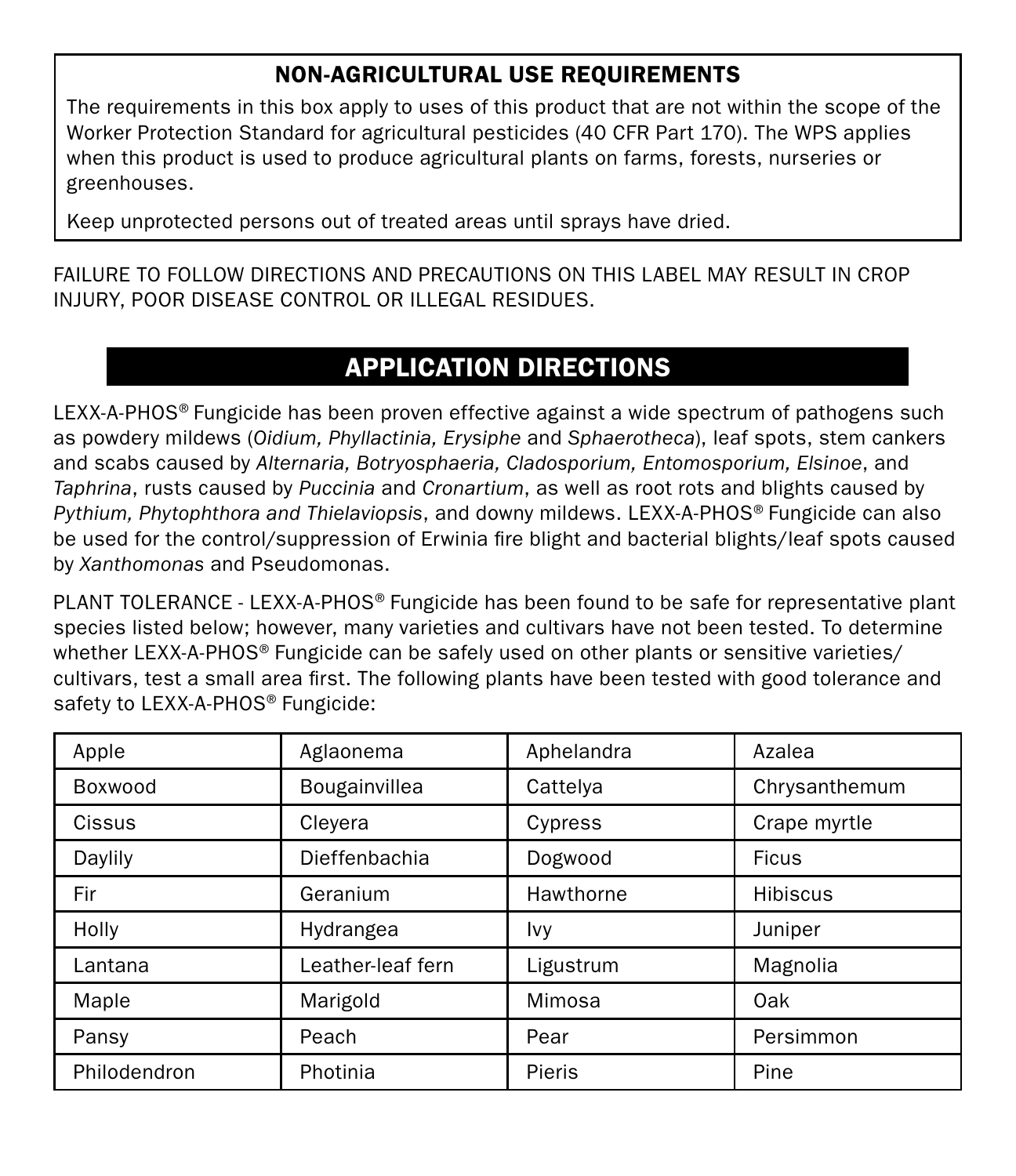| Pittosporum | Plum       | Pyracantha | Rhododendron  |
|-------------|------------|------------|---------------|
| Rose        | Schefflera | Syngonium  | Spathiphyllum |
| Spruce      | Taxus      | Viburnum   | Vinca         |
| Zinnia      | Poinsettia | Palm       | Cycads        |

#### ORNAMENTALS:

Apply LEXX-A-PHOS® Fungicide as a soil drench (0.10%-2% v/v) in water to wet the root zone, and as a foliar spray (1%-2% v/v) to run-off. A 1% dilution is achieved by mixing 1 gallon of LEXX-A-PHOS® Fungicide with 99 gallons of water. A 0.1% dilution is achieved by mixing 12.8 fl. oz. with 99.9 gallons of water. For drench applications, use 1 pint diluted LEXX-A-PHOS<sup>®</sup> in water per sq. ft. for soils 4-inches in depth or less, and 2 pints diluted LEXX-A-PHOS® in water per sq. ft. for soils with depths greater than 4 inches. Use the higher rate for greater disease pressure. Make repeat applications every two to three weeks.

#### NON-BEARING CITRUS AND NURSERIES:

For control of citrus *Alternaria* leaf spot, make foliar applications at 1%-2% v/v as new flush first appears and continue at 2-3 week intervals until the new foliage is mature. Repeat the sequence with each additional growth flush. For *Phytophthora* root rot, make soil or foliar applications at 1%-2% v/v or in water to wet the root zone or to run-off the foliage. For control of *Phytophthora* root rot make foliar applications at 1%-2% v/v up to run-off. For soil applications apply 1-2 gallons per acre in water to wet the root zone or for containerized trees, use a 1%-2% v/v soil application.

#### NON-BEARING PEACHES:

For control of peach gummosis (*Botryosphaeria dothidea*) and peach leaf rust (*Tranzschelia discoloi*), make an initial application of 1%-2% v/v to the tree as the new flush appears in early spring. Wet foliage, limbs and trunk to the point of run-off. Repeat applications at monthly intervals during the growing season.

#### NON-BEARING PECANS:

For control of foliar pecan scab (*Cladosporium caryigenum*). Infections of foliage occur early as new foliage first emerges. Make first application of 1%-2% v/v at first emergence and repeat at 3-4 week intervals until leaves have matured.

#### NON-BEARING BLUEBERRIES (HIGHBUSH AND RABBITEYE):

For control of rust (*Pucciniastrum myrtilli*) and S*eptoria albopunctatum*, apply foliar applications of 1%-2% v/v in early Spring when new foliage emerges and continue on a 3-4 week interval for the remainder of the growing season. For Phytophthora root rot control, apply 1%-2% v/v as a soil application to the bed as a surface spray in early spring and in later summer.

#### NON-BEARING GRAPES:

For control of downy mildew (*Plasmopora viticola*) and powdery mildew (*Oidium*), apply foliar applications of 1%-2% v/v on a 3-4 week interval during the growing season.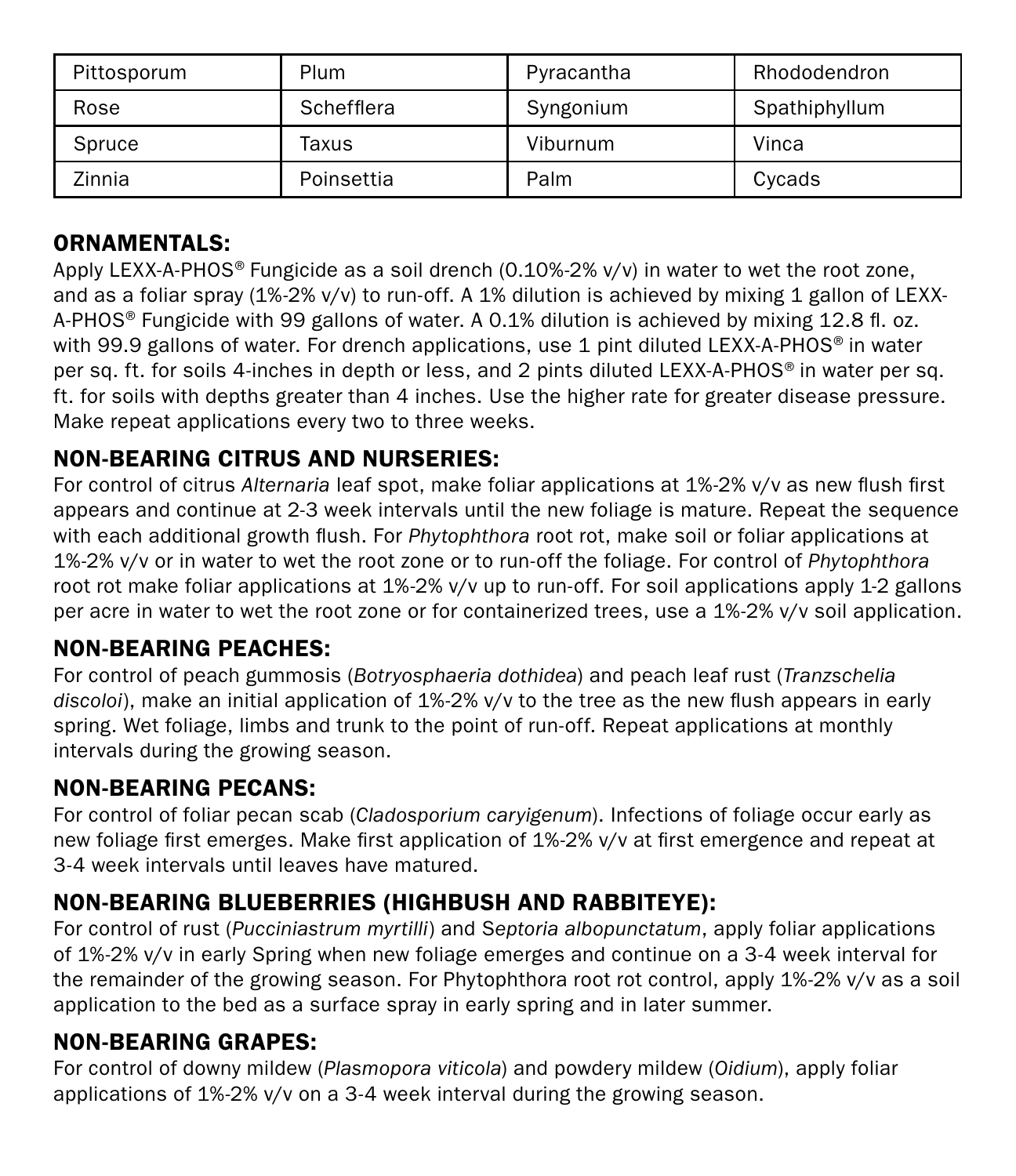## TURF:

LEXX-A-PHOS® Fungicide is a systemic fungicide for use in a seasonal program for the control of Pythium diseases, such as blight and root rot, and Yellow tuft on turf grasses on golf courses, sod farms, overseeded bermudagrass and other turf areas. Apply as a foliar spray using 1-5 gallons of water per 1,000 sq. ft. as indicated in the table below. Apply with a properly calibrated sprayer.

| <b>DISEASE</b>                                  | <b>APPLICATION INTERVAL</b> | RATE fl. oz./1000 sq. ft. |
|-------------------------------------------------|-----------------------------|---------------------------|
| Pythium diseases, Yellow tuft                   | 14-21 days                  | 8.0 to 16.0               |
| Helminthosporium leaf spot                      | 14-21 days                  | 8.0 to 16.0               |
| Magnaporthe summer patch                        | 14-21 days                  | 8.0 to 16.0               |
| Powdery mildew                                  | 14-21 days                  | 8.0 to 16.0               |
| <b>Bentgrass Dead Spot</b><br>(Ophiosphaerella) | 14-21 days                  | 8.0 to 16.0               |

Begin preventative applications when conditions first favor disease and repeat at the application interval identified. Do not mow or water treated areas until foliage is completely dry.

TURF TANK MIXTURES – Summer Decline/Summer Stress Complex: Use LEXX-A-PHOS® Fungicide for control of Summer Decline/Summer Stress caused by a complex of *Pythium* and *Rhizoctonia* diseases, and for control of Anthracnose caused by *Colletotrichum*, on turf grasses on golf courses, sod farms and other turf areas. LEXX-A-PHOS® Fungicide can be tank mixed with chlorothalonil fungicides at labeled rates, unless a product label prohibits such mixing. Apply as a foliar spray using 1-5 gallons of water per 1,000 sq. ft. as indicated in the table below. Apply with a properly calibrated sprayer.

| <b>PRODUCT</b>                                                  | <b>DISEASE</b>    | <b>APPLICATION</b><br><b>INTERVAL</b> | RATE per 1000 sq. ft.                           |
|-----------------------------------------------------------------|-------------------|---------------------------------------|-------------------------------------------------|
| LEXX-A-PHOS <sup>®</sup><br>Daconil Ultrex<br>or<br>Concorde DF | Summer<br>Decline | 14 days                               | 8.0 to 16.0 fl. oz.<br>3.2 oz.<br>or<br>3.2 oz. |
| LEXX-A-PHOS <sup>®</sup><br>Daconil Ultrex<br>or<br>Concorde DF | Anthracnose       | 14 days                               | 8.0 to 16.0 fl. oz.<br>3.2 oz.<br>or<br>3.2 oz. |

Begin preventative applications when conditions first favor disease and repeat at the application interval identified. Do not mow or water treated areas until foliage is completely dry.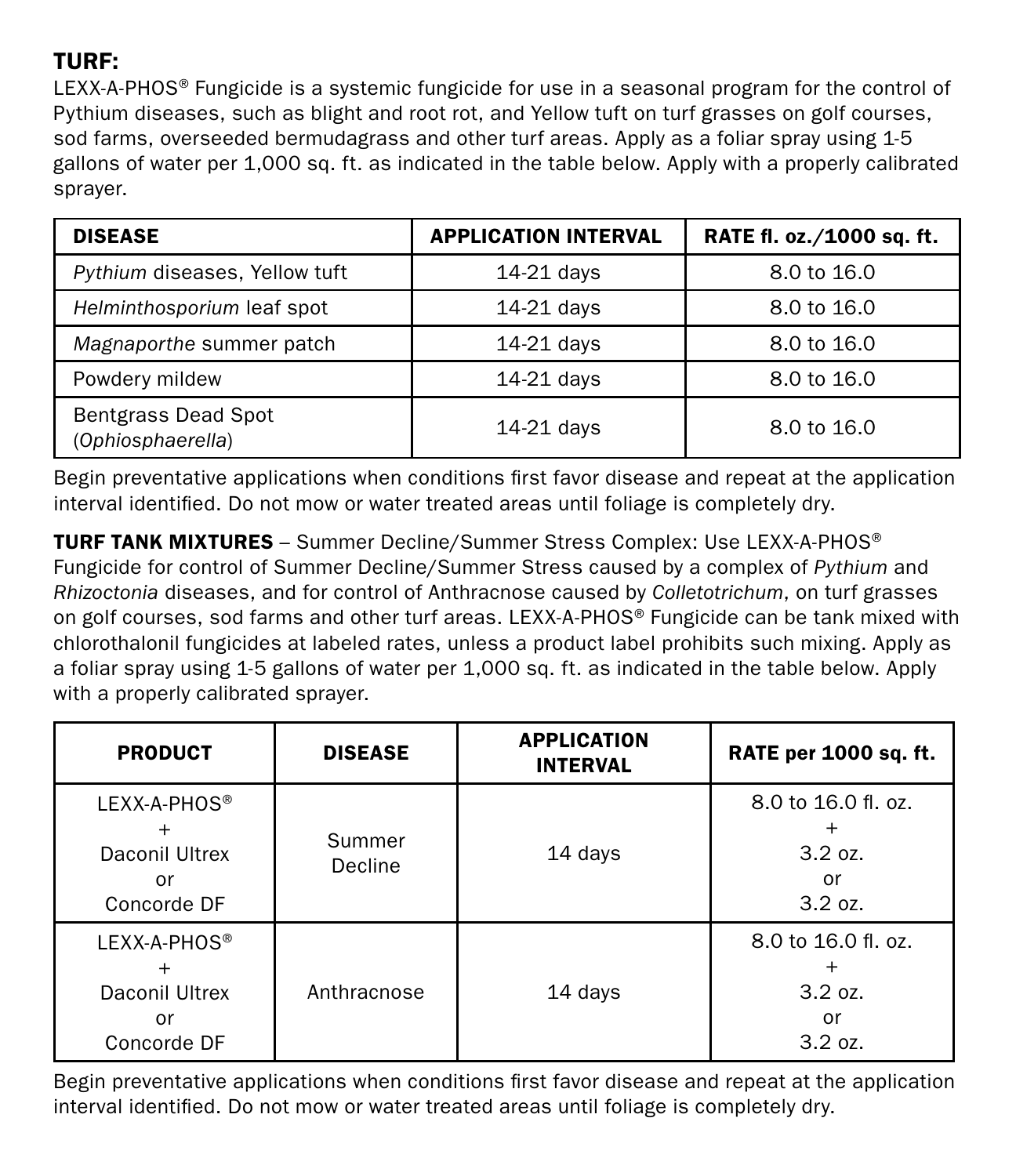# AGRICULTURAL CROPS:

Application Rate: Begin spraying when environmental conditions are favorable for the development of disease or as indicated below. Preventative treatments are the most effective, and rotation with other registered fungicides is recommended. Do not apply above the recommended rates. Unless specified, there is no limit to the number of applications. Use a minimum of 25 gallons per acre in all applications. See Dilution Table below. For soil applications, apply 1-2 gallons per acre in sufficient water to wet the root zone or 25 to 50 gallons per treated acre.

|                         | 25 Gallons                                              | 50 Gallons                               | 100 Gallons                                       |
|-------------------------|---------------------------------------------------------|------------------------------------------|---------------------------------------------------|
|                         | of Solution/Acre                                        | of Solution/Acre                         | of Solution/Acre                                  |
| 1/2%<br><b>Solution</b> | 1 pint LEXX-A-PHOS +<br>24 gal and 112 fl. oz.<br>water | 1 quart LEXX-A-PHOS +<br>49.75 gal water | $\frac{1}{2}$ gal LEXX-A-PHOS +<br>99.5 gal water |
| 1%                      | 1 quart LEXX-A-PHOS +                                   | $\frac{1}{2}$ gal LEXX-A-PHOS +          | 1 gal LEXX-A-PHOS +                               |
| <b>Solution</b>         | 24.75 gal water                                         | 49.5 gal water                           | 99 gal water                                      |
| 2%                      | $\frac{1}{2}$ gal LEXX-A-PHOS +                         | 1 gal LEXX-A-PHOS +                      | 2 gal LEXX-A-PHOS +                               |
| <b>Solution</b>         | 24.5 gal water                                          | 49 gal water                             | 98 gal water                                      |

| Crop      | <b>Disease</b>                                                 | Rate/Acre (v/v)                              | <b>Remarks</b>                                                                                                                                                                                                                                                                      |
|-----------|----------------------------------------------------------------|----------------------------------------------|-------------------------------------------------------------------------------------------------------------------------------------------------------------------------------------------------------------------------------------------------------------------------------------|
| Asparagus | Crown Rot &<br>Asparagus Spear<br>Slime (Phytophthora<br>spp.) | 1 quart LEXX-A-<br>PHOS per 100<br>gal water | Apply to ferns that<br>have 2-3 inches of new<br>growth. Do not apply to<br>ferns that are starting<br>to die down (senesce).<br>Established plantings,<br>start applications when<br>conditions are favorable<br>to disease (cool wet<br>conditions). Ensure<br>thorough coverage. |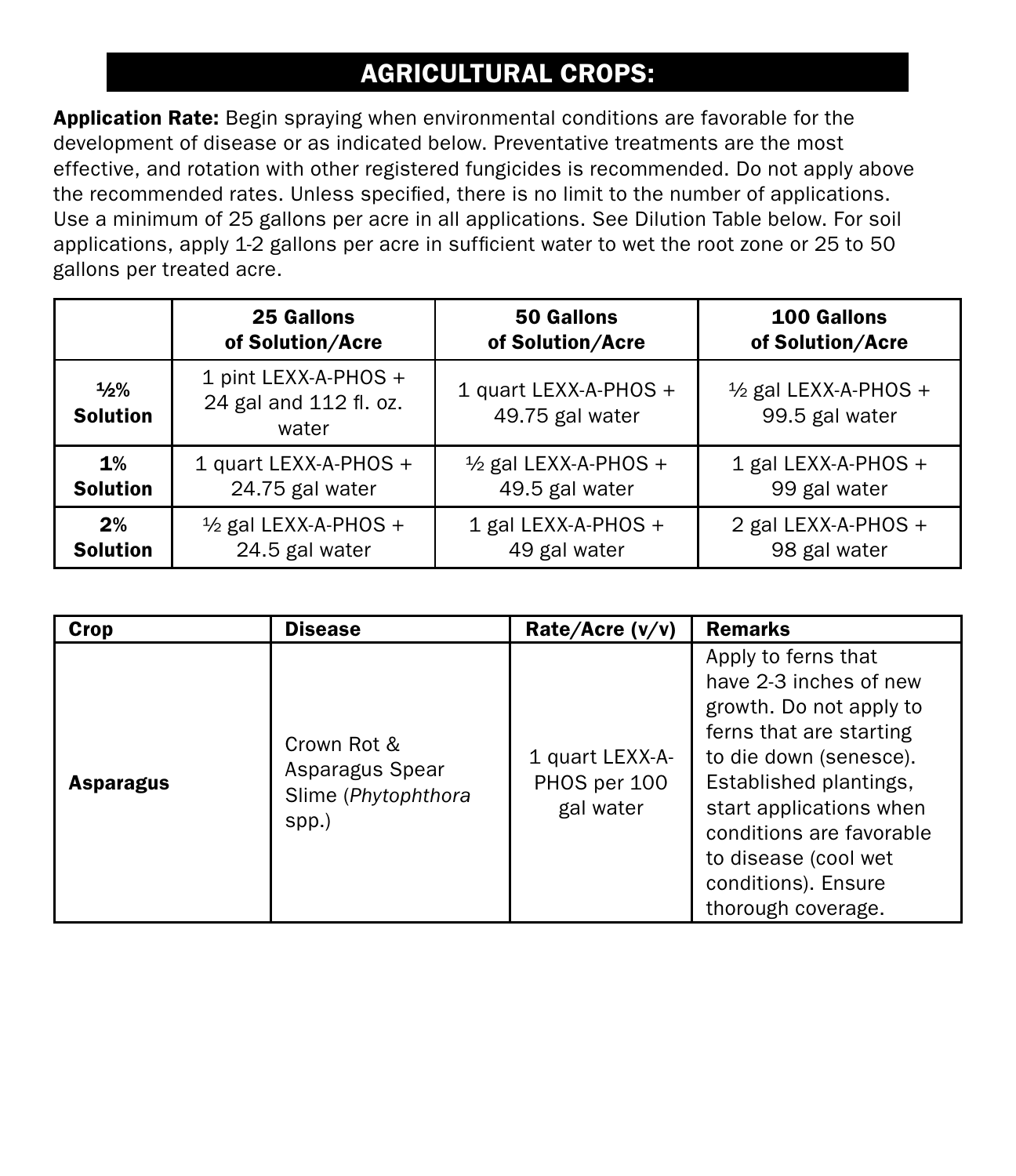| Crop                                                                                                                                                                                                                          | <b>Disease</b>                                                                                                                                                                                                       | Rate/Acre (v/v)                                                                                                                                          | <b>Remarks</b>                                                                                                                                                                                                                   |
|-------------------------------------------------------------------------------------------------------------------------------------------------------------------------------------------------------------------------------|----------------------------------------------------------------------------------------------------------------------------------------------------------------------------------------------------------------------|----------------------------------------------------------------------------------------------------------------------------------------------------------|----------------------------------------------------------------------------------------------------------------------------------------------------------------------------------------------------------------------------------|
| Berries, such as:<br>Acerola (Barbados<br>Cherry) Blackberry,<br>Blueberry,<br>Boysenberry, Cane<br>Berries, Cranberry,<br>Currant, Elderberry,<br>Huckleberry,<br>Lavacaberry, and<br>Raspberry (Red and<br>Black)           | Phytophthora Root Rot<br>(Phytophthora spp.)<br>Alternaria Fruit Rot<br>(Alternaria tenuissima)<br>Rust<br>(Pucciniastrum myrtill)<br>Pythium, Fusarium,<br>and Rhizoctonia<br>spp., Downy Mildew,<br>Powdery Mildew | 2%                                                                                                                                                       | Begin foliar applications<br>at pink bud stage in the<br>spring, and continue on<br>a 14-21 day interval in a<br>minimum of 30 gallons of<br>water per acre.                                                                     |
| <b>Brassica (Crucifers)</b><br>vegetables, such<br>as:<br>Bok Choy,<br>Broccoli, Brussels<br>Sprouts, Cabbage,<br>Cauliflower, Collards,<br>Kale, Kohlrabi,<br>Mustard Greens,<br>and all other<br>cruciferous crops          | Phytophthora,<br>Pythium, Fusarium,<br>and Rhizoctonia<br>spp., Downy Mildew,<br>Powdery Mildew,<br><b>Black Rot of Cabbage</b><br>(Xanthomonas<br>campestris)                                                       | 1%-2%                                                                                                                                                    | Make preventative foliar<br>applications at 7-10 day<br>intervals. Use sufficient<br>water to obtain adequate<br>coverage.                                                                                                       |
| <b>Bulb vegetables,</b><br>such as:<br>Garlic, Green<br>Onion, Leek, Onion,<br>Scallion, Shallot, and<br>all other bulb crops                                                                                                 | Phytophthora,<br>Pythium, Fusarium,<br>and Rhizoctonia spp.,<br>Downy Mildew,<br>Powdery Mildew                                                                                                                      | 2%                                                                                                                                                       | Make preventative foliar<br>applications at one-week<br>intervals with a spray<br>volume of 25-40 <sup>2</sup> gal/<br>acre depending on size<br>of plants. <sup>3</sup> Use sufficient<br>water to obtain adequate<br>coverage. |
| Cereal Grain, Fiber,<br>and Forage Crops,<br>such as:<br>Alfalfa, Barley,<br>Canola, Clover,<br>Sweet corn, Field<br>corn, Seed corn,<br>Cotton, Millet, Oats,<br>Rice, Safflower,<br>Sorghum, Sunflower,<br>Vetch, and Wheat | Phytophthora,<br>Pythium, Fusarium,<br>Rhizoctonia spp., and<br>Downy Mildew                                                                                                                                         | Foliar spray:<br>Apply using 2.5<br>quarts per acre<br>in a minimum<br>of 30 gallons<br>of water or 2<br>gallons per acre<br>in 100 gallons<br>of water. | Corn: Apply every 14 days<br>beginning at four leaf<br>stage.<br>Other grains: Apply every<br>14-21 days, as needed.                                                                                                             |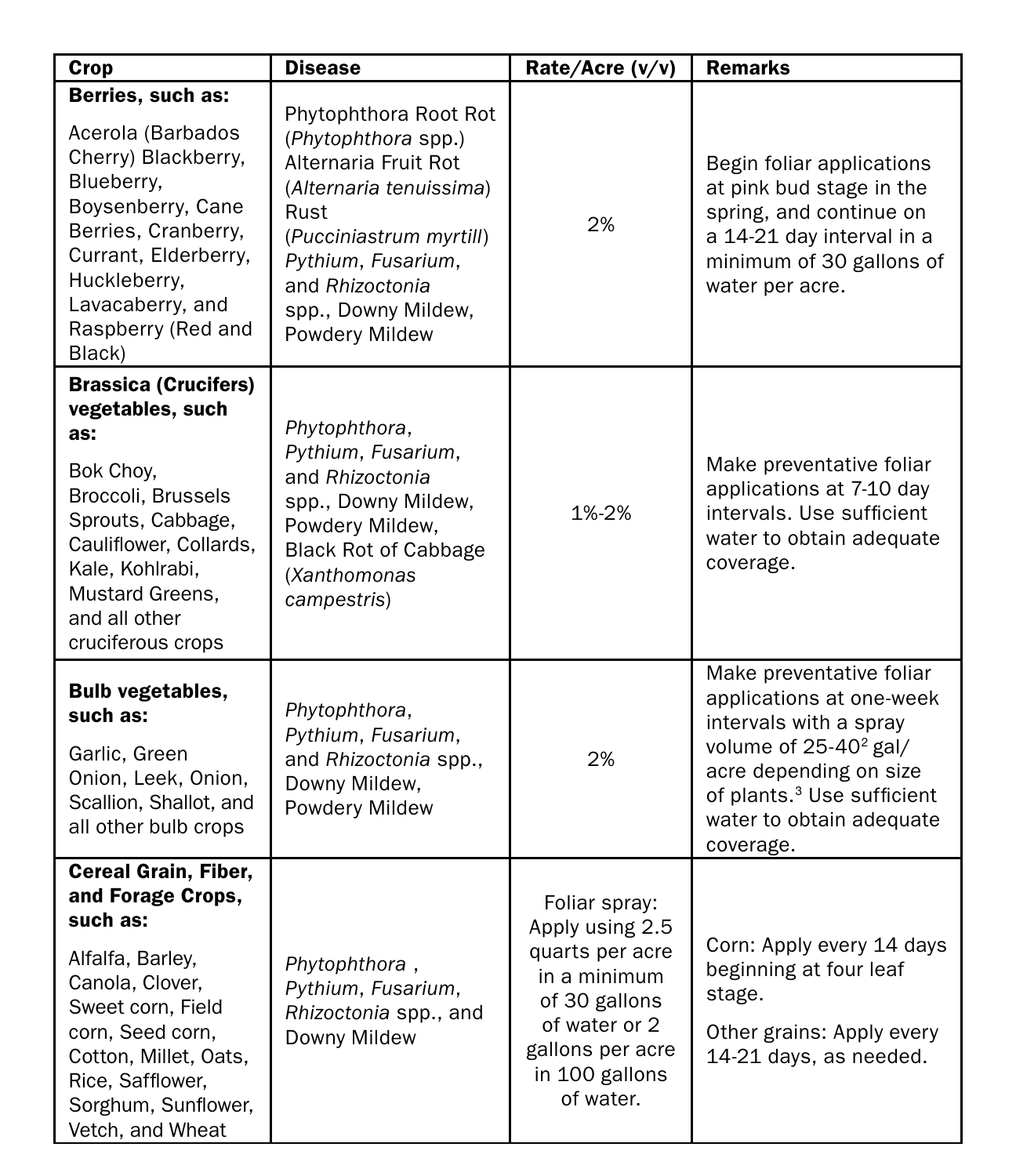| Crop                                                                                                                                                                             | <b>Disease</b>                                   | Rate/Acre (v/v)                                  | <b>Remarks</b>                                                                                                                                                                                                                                                                                                                                                                                                                                    |
|----------------------------------------------------------------------------------------------------------------------------------------------------------------------------------|--------------------------------------------------|--------------------------------------------------|---------------------------------------------------------------------------------------------------------------------------------------------------------------------------------------------------------------------------------------------------------------------------------------------------------------------------------------------------------------------------------------------------------------------------------------------------|
| Citrus, such as:<br>Calamondin.<br>Grapefruit,<br>Kumquat, Lemon,<br>Lime, Mandarin,<br>Orange, Pummelo,<br>Satsuma Mandarin<br>and all other<br>citrus hybrids and<br>cultivars | Brown Rot and Root<br>Rot (Phytophthora<br>spp.) | 2%<br>or<br>2 gallons<br>LEXX-A-PHOS<br>per acre | Make preventative<br>foliar applications when<br>conditions favor disease<br>development, usually<br>three times annually<br>(March-April, May-June,<br>and Sept.-Oct.). Spray to<br>wetness, about 100-250<br>gal/acre.<br>For soil applications, apply<br>2 gallons of LEXX-A-PHOS<br>per gross acre in 25-50<br>gal of water beneath<br>the tree line. Make soil<br>applications in March and<br>a second application in<br>August, if needed. |
|                                                                                                                                                                                  | <b>Greasy Spot</b><br>(Mycosphaerella citri)     | 2%                                               | Make preventative<br>foliar applications when<br>conditions favor disease<br>development in sufficient<br>water to achieve thorough<br>coverage. Make fresh fruit<br>market applications in mid<br>May, July and August. Make<br>all other citrus applications<br>in May and August.                                                                                                                                                              |
|                                                                                                                                                                                  | Alternaria Brown Spot<br>(Alternaria alternata)  | 2%                                               | Make applications in<br>sufficient water to achieve<br>full coverage. Begin<br>applications starting first<br>as a dormant application,<br>followed by a 2nd<br>application at early flush.<br>Continue applications on<br>a 3-4 week interval or until<br>conditions are no longer<br>conducive for the disease.                                                                                                                                 |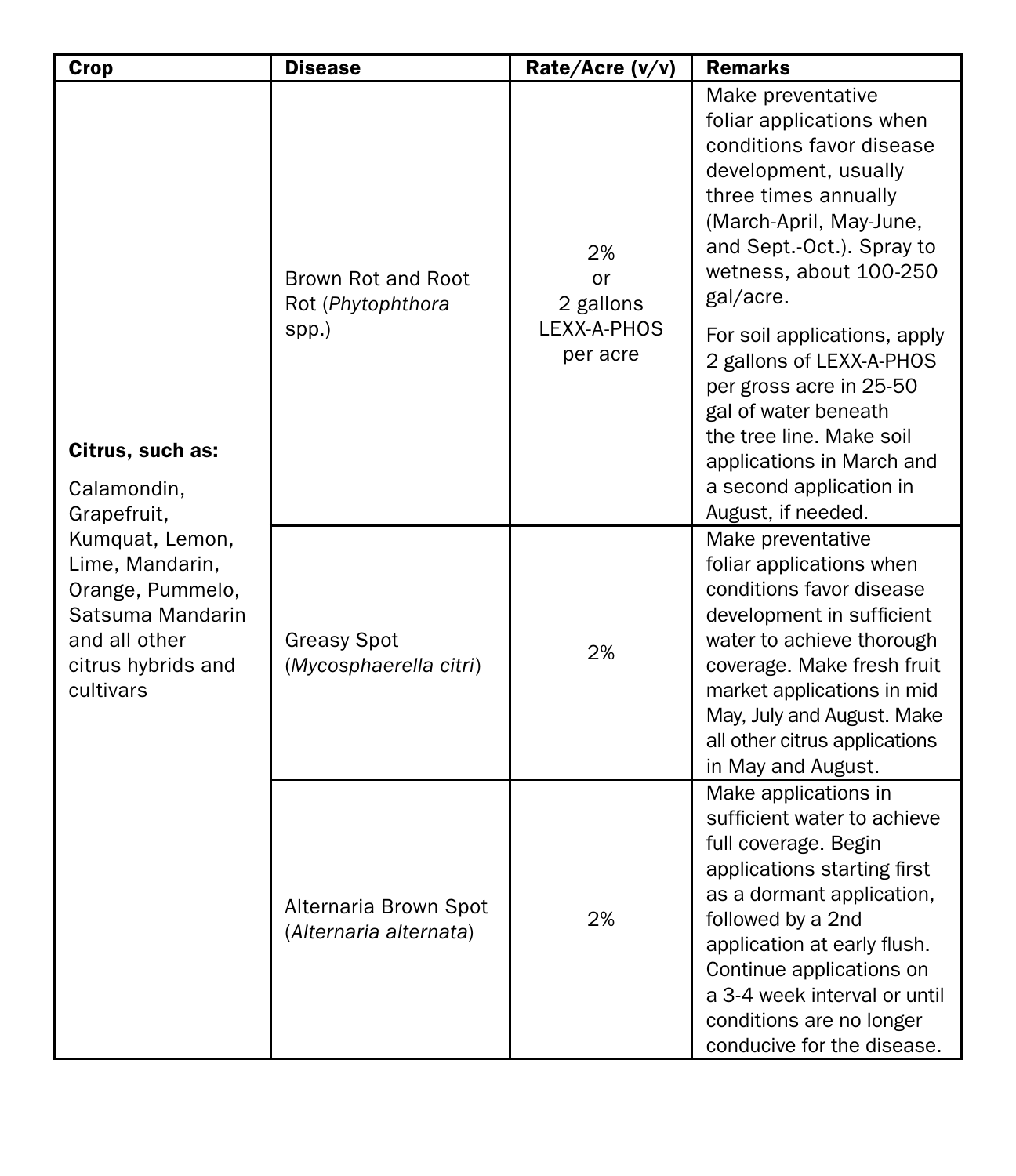| Crop                                                                                                                                                                   | <b>Disease</b>                                                                                                                                                     | Rate/Acre (v/v)                                                                                     | <b>Remarks</b>                                                                                                                                                                                                                                                                                                                |
|------------------------------------------------------------------------------------------------------------------------------------------------------------------------|--------------------------------------------------------------------------------------------------------------------------------------------------------------------|-----------------------------------------------------------------------------------------------------|-------------------------------------------------------------------------------------------------------------------------------------------------------------------------------------------------------------------------------------------------------------------------------------------------------------------------------|
|                                                                                                                                                                        | Sudden Wilt - Root<br>and Fruit Rot<br>(Phytophthora spp.)<br>Pythium, Fusarium,<br>and Rhizoctonia spp.<br><b>Gummy Stem Blight</b><br>(Mycosphærella<br>melonis) | As a foliar<br>spray,<br>apply 3 quarts<br>of<br>LEXX-A-PHOS<br>per acre in 40<br>gallons of water. | Do not exceed 6<br>applications per crop<br>cycle.                                                                                                                                                                                                                                                                            |
| Cucurbits, such as:                                                                                                                                                    |                                                                                                                                                                    |                                                                                                     | Do not exceed 6                                                                                                                                                                                                                                                                                                               |
| Calabaza, Chayote,<br>Cucumber, Gourds,<br>Melon (all), and<br>Squash                                                                                                  | Downy Mildew and<br><b>Powdery Mildew</b>                                                                                                                          | As a foliar<br>spray, apply<br>3 quarts of<br>LEXX-A-PHOS<br>per acre in 40<br>gallons of water.    | applications per crop<br>cycle. Apply when disease<br>is evident. Continue<br>applications every 21 days<br>until cure is evident. Do<br>not exceed 6 applications<br>per crop cycle.<br>Apply within 7 to 10 days<br>of infection. Repeat as<br>necessary. Do not exceed<br>6 applications per crop<br>cycle.                |
| <b>Fruiting</b><br>vegetables, such<br>as:<br>Artichoke, Chilies,<br>Bell Pepper,<br>Cubanelle Pepper,<br>Eggplant, Okra,<br>Sweet Pepper,<br>Tomato, and<br>Tomatillo | Late Blight<br>(Phytophthora<br>infestans)                                                                                                                         | 2%                                                                                                  | Make preventative foliar<br>applications starting no<br>sooner than 6 weeks<br>after seeding or 4 weeks<br>after transplanting. Apply<br>at 7 to 14 day intervals. <sup>3</sup><br>Thorough coverage is<br>required. As the crop<br>matures, the response<br>is greatly reduced,<br>requiring the use of other<br>fungicides. |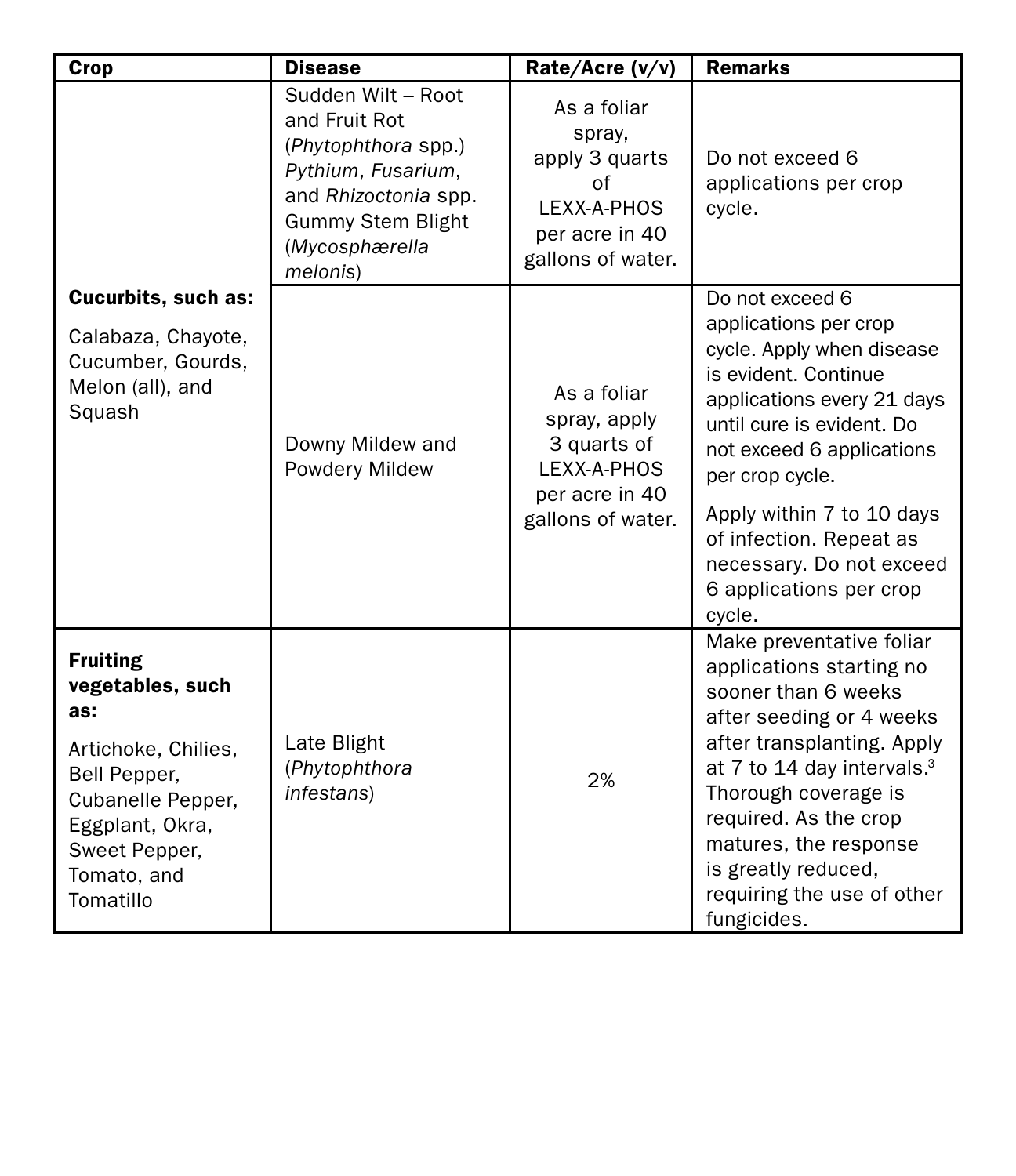| Crop                                                                                                                                 | <b>Disease</b>                                                                                                     | Rate/Acre (v/v) | <b>Remarks</b>                                                                                                                                                                                                                                                                                  |
|--------------------------------------------------------------------------------------------------------------------------------------|--------------------------------------------------------------------------------------------------------------------|-----------------|-------------------------------------------------------------------------------------------------------------------------------------------------------------------------------------------------------------------------------------------------------------------------------------------------|
|                                                                                                                                      |                                                                                                                    |                 | Make soil applications<br>in 25-50 gallons of<br>water and mechanically<br>incorporate in the top 2-3<br>in. of soil before planting.                                                                                                                                                           |
| Ginseng                                                                                                                              | Crown and Fruit Rot<br>(Phytophthora capsici)<br>Phytophthora<br>Foliar and Root Rot<br>(Phytophthora<br>cactorum) | 2%              | Make foliar applications<br>in 100 gallons of water<br>per acre beginning in the<br>spring when conditions<br>first become conducive<br>to the disease. Repeat<br>applications on a<br>7-day interval as long<br>as conditions remain<br>favorable for the disease.<br>Do not apply more than 9 |
|                                                                                                                                      |                                                                                                                    |                 | sprays a season.                                                                                                                                                                                                                                                                                |
| <b>Grapes (all</b><br>cultivars of wine,                                                                                             |                                                                                                                    |                 | For prevention of<br>disease.                                                                                                                                                                                                                                                                   |
| table and juice).<br>such as:<br>Carignane, French<br>Colombard.<br>Cabernet<br>Sauvignon,<br>Concord,<br>Superior,<br>Thompson, and | Phytophthora,<br>Pythium, Fusarium,<br>and Rhizoctonia<br>spp., Downy Mildew,<br><b>Powdery Mildew</b>             | 2%              | During the sensitive<br>period, spray before<br>the appearance of the<br>disease, every 7-10 days<br>with a spray volume of 50<br>gal water per acre pre-<br>bloom and 100 gal water<br>per acre post-bloom. <sup>3</sup>                                                                       |
| Parlet                                                                                                                               |                                                                                                                    |                 | Use sufficient volume to<br>obtain adequate coverage.                                                                                                                                                                                                                                           |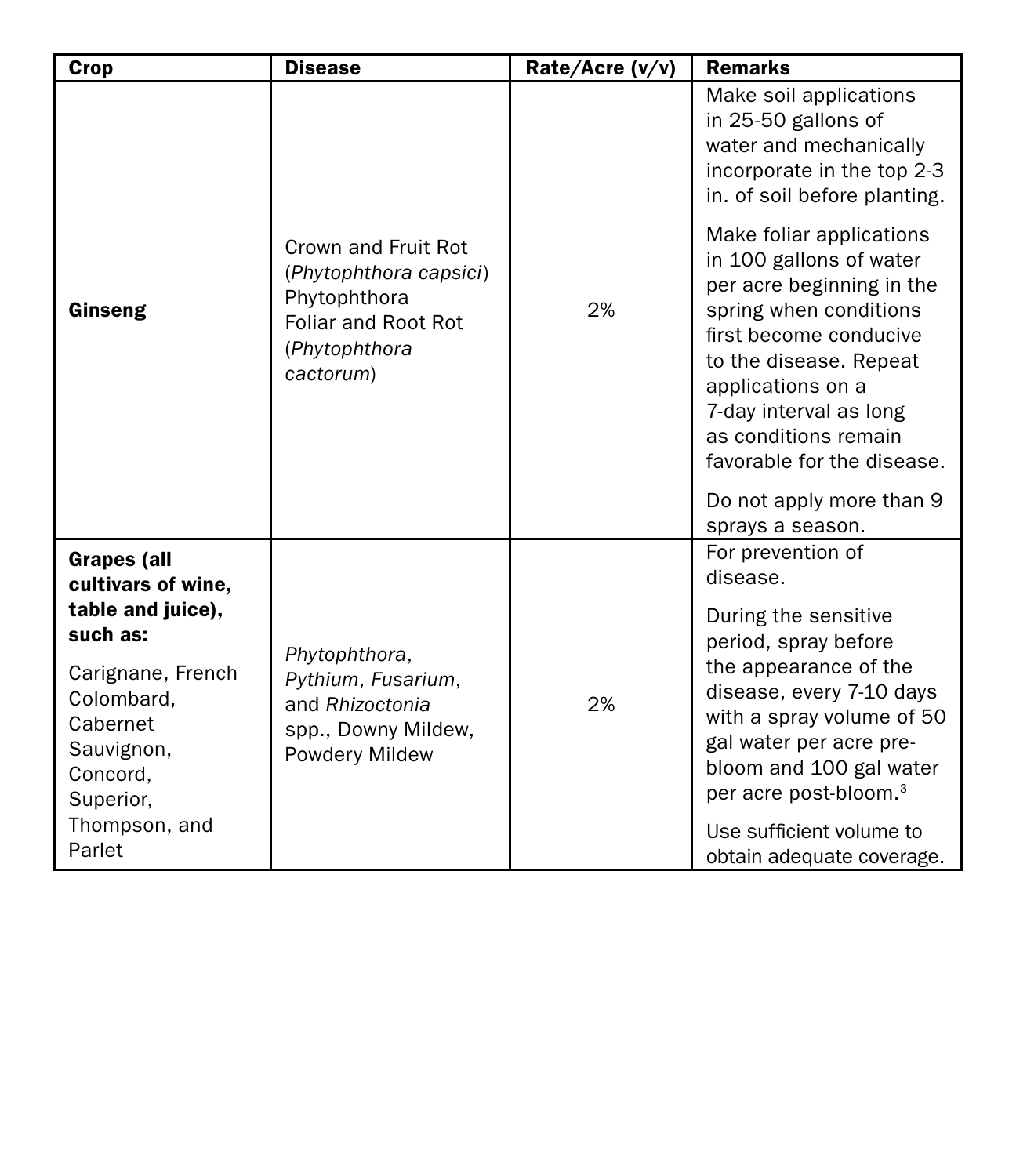| Crop                                                                                                                                                                                                                                                                                                                                                                       | <b>Disease</b>                                                                                     | Rate/Acre (v/v)                                                        | Remarks                                                                                                                                                                                                                                                                                                                 |
|----------------------------------------------------------------------------------------------------------------------------------------------------------------------------------------------------------------------------------------------------------------------------------------------------------------------------------------------------------------------------|----------------------------------------------------------------------------------------------------|------------------------------------------------------------------------|-------------------------------------------------------------------------------------------------------------------------------------------------------------------------------------------------------------------------------------------------------------------------------------------------------------------------|
| <b>Herbs and Spices,</b><br>such as:<br>Allspice, Anise,<br>Achiote, Basil,<br>Capers, Cardamom,<br>Chamomile, Chive,<br>Cilantro, Cinnamon.<br>Clove, Coriander,<br>Cumin, Curry, Dill,<br>Fennell, Ginger,<br>Mace, Marjoram,<br>Mint, Mustard,<br>Nutmeg, Parsley,<br>Rosemary, Sage,<br>Sweet Bay, Tansy,<br>Tarragon, Thyme,<br>Turmeric, Vanilla,<br>and Wintergreen | Downy Mildew and<br>Powdery Mildew                                                                 | 1%-2%                                                                  | Foliar spray: Apply to<br>thoroughly wet all foliage.<br>Application intervals:<br>14-21 days. Repeat as<br>required.                                                                                                                                                                                                   |
|                                                                                                                                                                                                                                                                                                                                                                            | Phytophthora,<br>Pythium, Fusarium,<br>and Rhizoctonia spp.                                        | 2%                                                                     | Soil drench: Apply 1<br>gallon of a 2% solution to<br>a 450 square foot area.<br>Follow application with<br>irrigation.                                                                                                                                                                                                 |
| Leafy vegetables,<br>such as:<br>Arugula, Celery,<br>Chicory, Cress,<br>Dandelion, Endive,<br>Lettuce, Head<br>Lettuce, Radicchio,<br>Rhubarb, Spinach,<br>and Swiss Chard                                                                                                                                                                                                 | Phytophthora,<br>Pythium, Fusarium,<br>and Rhizoctonia spp.,<br>Powdery Mildew and<br>Downy Mildew | 1%-2%<br>or<br>1 quart<br>LEXX-A-PHOS<br>per<br>30 gallons of<br>water | Make preventative foliar<br>applications at 7-10 day<br>intervals with a minimum<br>spray volume of 25 gal/<br>acre. <sup>3</sup> Begin spraying at 2-4<br>leaf stage of growth. Use<br>the lower rate when tank<br>mixing with compatible<br>fungicides. Repeat as<br>required. Limit of one<br>application per month. |
| Legume vegetables<br>and Green Beans.<br>such as:<br>Bush Beans, Chick<br>Pea, Fava Bean,<br>Guar, Lentil, Lima<br>Bean, Pea, Peanut,<br>Pigeon Pea, Pole<br>Bean, Soy Bean<br>and all other<br>leguminous beans                                                                                                                                                           | Phytophthora,<br>Pythium, Fusarium,<br>and Rhizoctonia spp.,<br>Powdery Mildew and<br>Downy        | 2%                                                                     | Start applications at<br>flowering using at least<br>25 gallons of water or<br>sufficient spray volume<br>to assure complete<br>coverage. Repeat<br>application on a 7-day<br>interval during conditions<br>that are favorable for<br>disease development.                                                              |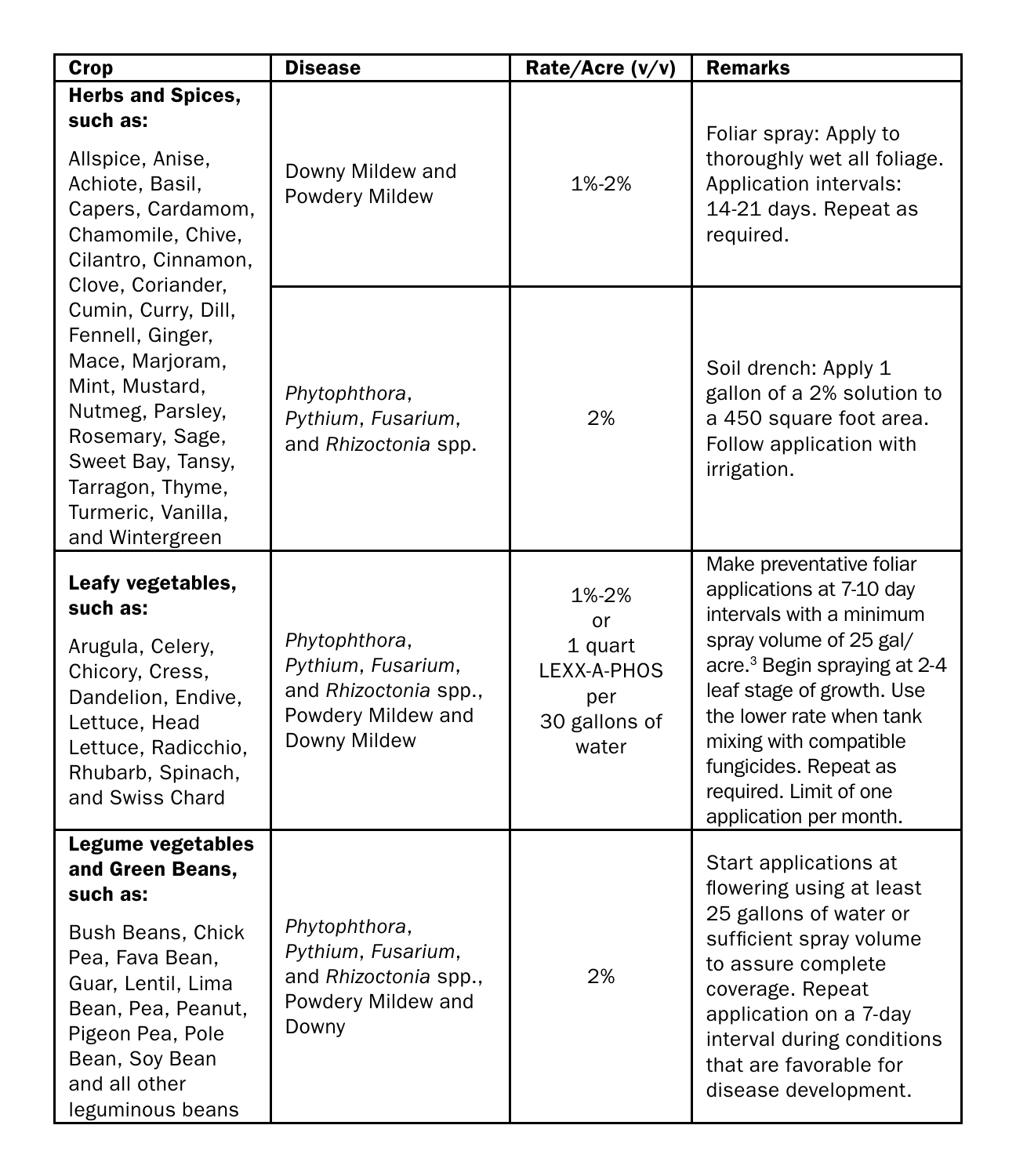| Crop                                                                                                                                                                                                                                                             | <b>Disease</b>                                                                                                                                                                                      | Rate/Acre (v/v)                                     | <b>Remarks</b>                                                                                                                                                                                                                                                                                                                                                               |
|------------------------------------------------------------------------------------------------------------------------------------------------------------------------------------------------------------------------------------------------------------------|-----------------------------------------------------------------------------------------------------------------------------------------------------------------------------------------------------|-----------------------------------------------------|------------------------------------------------------------------------------------------------------------------------------------------------------------------------------------------------------------------------------------------------------------------------------------------------------------------------------------------------------------------------------|
| Pome Fruit, such<br>as:<br>Apple, Pear, and<br>Quince                                                                                                                                                                                                            | Pythium, Fusarium,<br>and Rhizoctonia<br>spp., Downy Mildew,<br>Powdery Mildew,<br>Collar and Root rot<br>(Phytophthora spp.),<br>Scab (Venturia<br>inaequalis), Fire blight<br>(Erwinia amylovora) | 1-2 gallons<br>LEXX-A-PHOS<br>per acre <sup>1</sup> | Apply in 100 gallons<br>of water per acre<br>(thorough spray coverage<br>is required) when<br>conditions favor disease<br>development, and<br>continue on a 30-60 day<br>interval. Use the low rate<br>at the shorter interval<br>and the high rate at the<br>longer interval. For scab<br>apply first application at<br>1/2 in. green tip. Repeat at<br>7-14 day intervals. |
| Root, Tuber and<br><b>Corm Vegetables,</b><br>such as:<br>Arracacha,<br>Arrowroot, Beet,<br>Carrot, Cassava,<br>Chayote, Dasheen,<br>Ginger, Ginseng,<br>Horseradish.<br>Potato, Radish,<br>Rutabaga, Sugar<br>Beet, Sweet Potato,<br>Tanier, Turnip, and<br>Yam | Phytophthora,<br>Pythium, Fusarium,<br>and Rhizoctonia spp.,<br>Powdery Mildew, and<br>Late Blight<br>(Phytophthora<br>infestans).                                                                  | 2%                                                  | Make preventative foliar<br>applications starting no<br>sooner than 6 weeks<br>after seeding or 4 weeks<br>after transplanting. Apply<br>at 7-14 day intervals. <sup>3</sup><br>Thorough coverage is<br>required. As the crop<br>matures, the response<br>is greatly reduced,<br>requiring the use of other<br>fungicides.                                                   |
| <b>Stone Fruit, such</b><br>as:<br>Apricot, Cherry,<br>Nectarine, Olive,<br>Peach, and Plum                                                                                                                                                                      | Pythium, Fusarium,<br>and Rhizoctonia spp.,<br>Powdery Mildew,<br>Downy Mildew,<br><b>Collar and Root Rot</b><br>(Phytophthora spp.)                                                                | 2%                                                  | Apply in the spring when<br>conditions are conducive<br>to the disease. Use<br>100 gallons per acre<br>and repeat on a 60-day<br>interval, as necessary.<br>Do not make more than 4<br>sprays per year.                                                                                                                                                                      |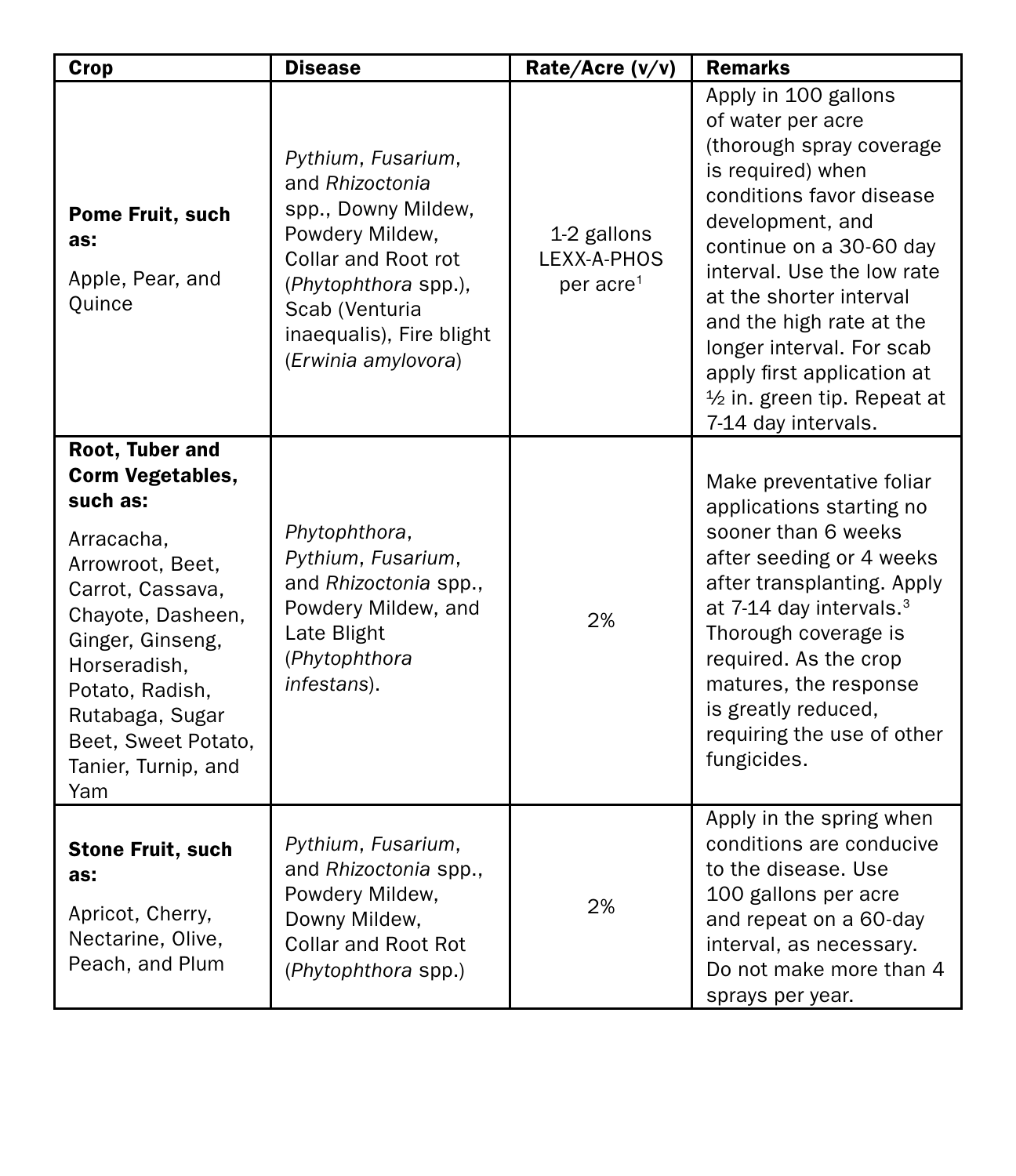| Crop                                                                                                                                                                     | <b>Disease</b>                                                                                                                | Rate/Acre (v/v) | <b>Remarks</b>                                                                                                                                                                                                                                                                                                                    |
|--------------------------------------------------------------------------------------------------------------------------------------------------------------------------|-------------------------------------------------------------------------------------------------------------------------------|-----------------|-----------------------------------------------------------------------------------------------------------------------------------------------------------------------------------------------------------------------------------------------------------------------------------------------------------------------------------|
| <b>Strawberry</b>                                                                                                                                                        | Pythium, Fusarium,<br>and Rhizoctonia<br>spp., Powdery<br>Mildew, and Red<br>Stele (Phytophthora<br>fragariae)                | 2%              | Apply for 15-30 minutes<br>as a pre-plant dip to<br>the roots and crowns.<br>Plant within 24 hours of<br>dipping. Annual Planting:<br>Begin foliar applications<br>2-3 weeks after planting<br>and repeat on a 30-60<br>day interval while the<br>weather is conducive to<br>the disease.                                         |
|                                                                                                                                                                          |                                                                                                                               |                 | Perennial Planting: Begin<br>applications in the spring<br>when the plants start<br>growing actively. Repeat<br>applications on a 30-60<br>day interval if the weather<br>is conducive to the<br>disease. Use the shorter<br>interval and higher use<br>rate on the susceptible<br>varieties, or under heavy<br>disease pressure. |
|                                                                                                                                                                          | Leather Rot<br>(Phytophthora<br>cactorum)                                                                                     | 1%-2%           | Begin applications at<br>10% bloom. Continue<br>spraying on a 7-14 day<br>interval through fruit<br>set while conditions are<br>favorable for disease.<br>Use the high rate and<br>shortest interval under<br>heavy disease pressure.                                                                                             |
| Tree Nuts, such as:<br>Almond, Beechnut,<br>Brazil Nut,<br>Butternut, Cashew,<br>Chestnut, Filbert,<br>Hickory Nut,<br>Macadamia Nut,<br>Pecan, Pistachio,<br>and Walnut | Pythium, Fusarium,<br>and Rhizoctonia spp.,<br>Powdery Mildew,<br>Downy Mildew,<br>Collar and Root Rot<br>(Phytophthora spp.) | 2%              | Apply in the spring when<br>conditions are conducive<br>to the disease. Use<br>100 gallons per acre<br>and repeat on a 60-day<br>interval, as necessary.<br>Do not make more than 4<br>sprays per year.                                                                                                                           |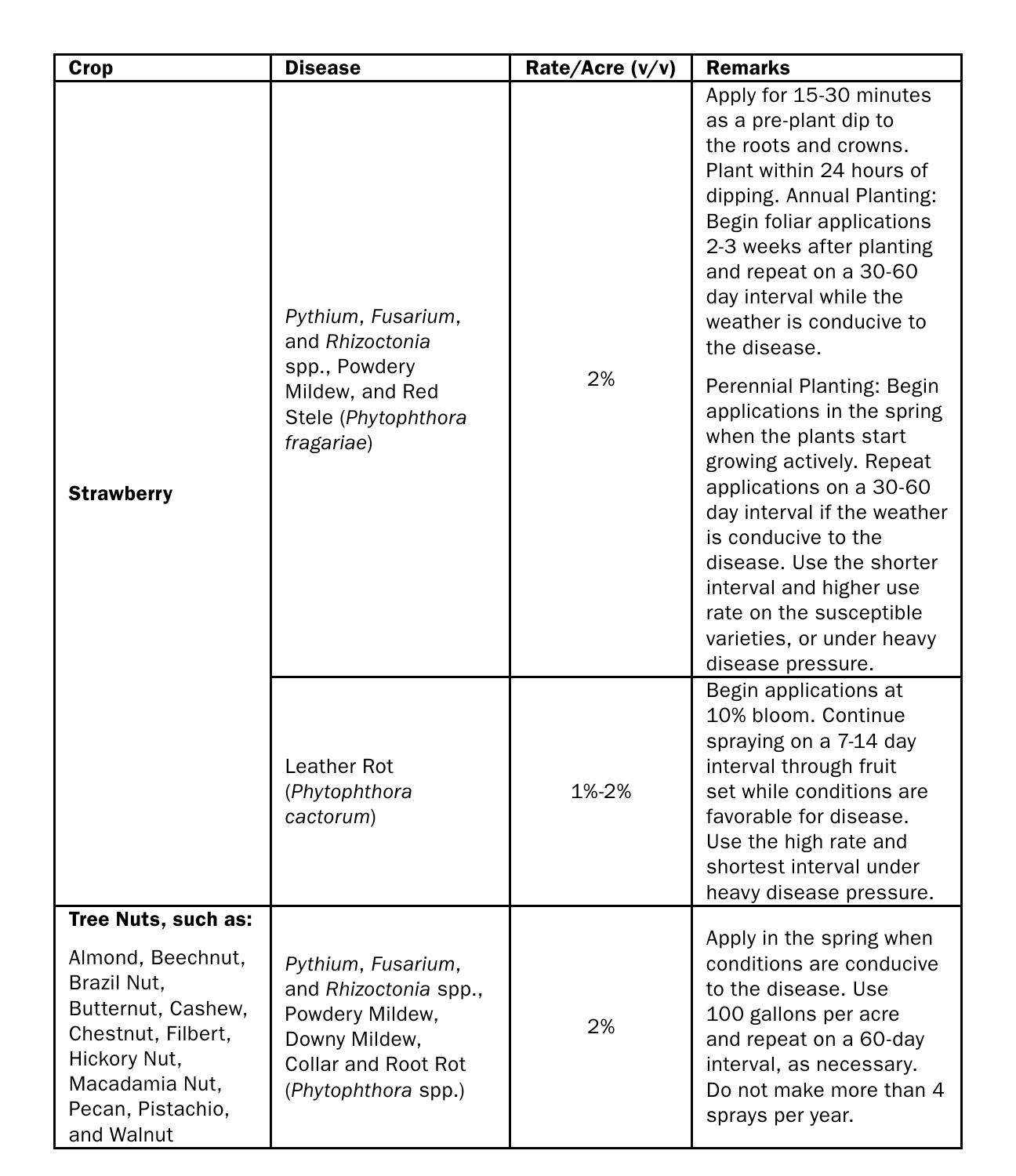| Crop                                                                                                                                                | <b>Disease</b>                                                                                                                   | Rate/Acre (v/v)                                     | <b>Remarks</b>                                                                                                                                                                                                                                                                                                                                                                                                                                        |
|-----------------------------------------------------------------------------------------------------------------------------------------------------|----------------------------------------------------------------------------------------------------------------------------------|-----------------------------------------------------|-------------------------------------------------------------------------------------------------------------------------------------------------------------------------------------------------------------------------------------------------------------------------------------------------------------------------------------------------------------------------------------------------------------------------------------------------------|
| <b>Tropical and</b><br><b>Miscellaneous</b><br>Crops:<br>African oil palm,<br>Avocado, Cacao,<br>Coconut, Guava,<br>Kiwi, Loquat,<br>Mango, Papaya, | Pythium, Fusarium,<br>and Rhizoctonia spp.,<br>Powdery Mildew,<br>Downy Mildew, Brown<br>Rot and Root Rot<br>(Phytophthora spp.) | 2%<br>or<br>2 gallons<br>LEXX-A-PHOS<br>per acre    | Make preventative<br>foliar applications when<br>conditions favor disease<br>development, usually<br>three times annually<br>(March-April, May-June,<br>and Sept.-Oct.). Spray to<br>wetness, about 100-250<br>gal/acre.<br>For soil applications,<br>apply 2 gallons of LEXX-<br>A-PHOS per gross acre<br>in 25-50 gal of water<br>beneath the tree line.<br>Make soil applications<br>in March and a second<br>application in August, if<br>needed. |
| Pineapple, Plantain,<br>Pomegranate, and<br>Sugar Cane                                                                                              | Alternaria Brown Spot<br>(Alternaria alternata)                                                                                  | 2%                                                  | Make applications<br>in sufficient water to<br>achieve full coverage.<br>Begin applications<br>starting first as a<br>dormant application,<br>followed by a 2nd<br>application at early flush.<br>Continue applications<br>on a 3-4 week interval or<br>until conditions are no<br>longer conducive for the<br>disease.                                                                                                                               |
| Banana                                                                                                                                              | <b>Black Sigatoka</b><br>(Mycosphærella<br>fijiensis) and<br><b>Yellow Sigatoka</b><br>(Mycosphærella<br>musicola)               | 1%-2%<br>or<br>2 gallons<br>LEXX-A-PHOS<br>per acre | Make aerial applications<br>every 28 days.                                                                                                                                                                                                                                                                                                                                                                                                            |